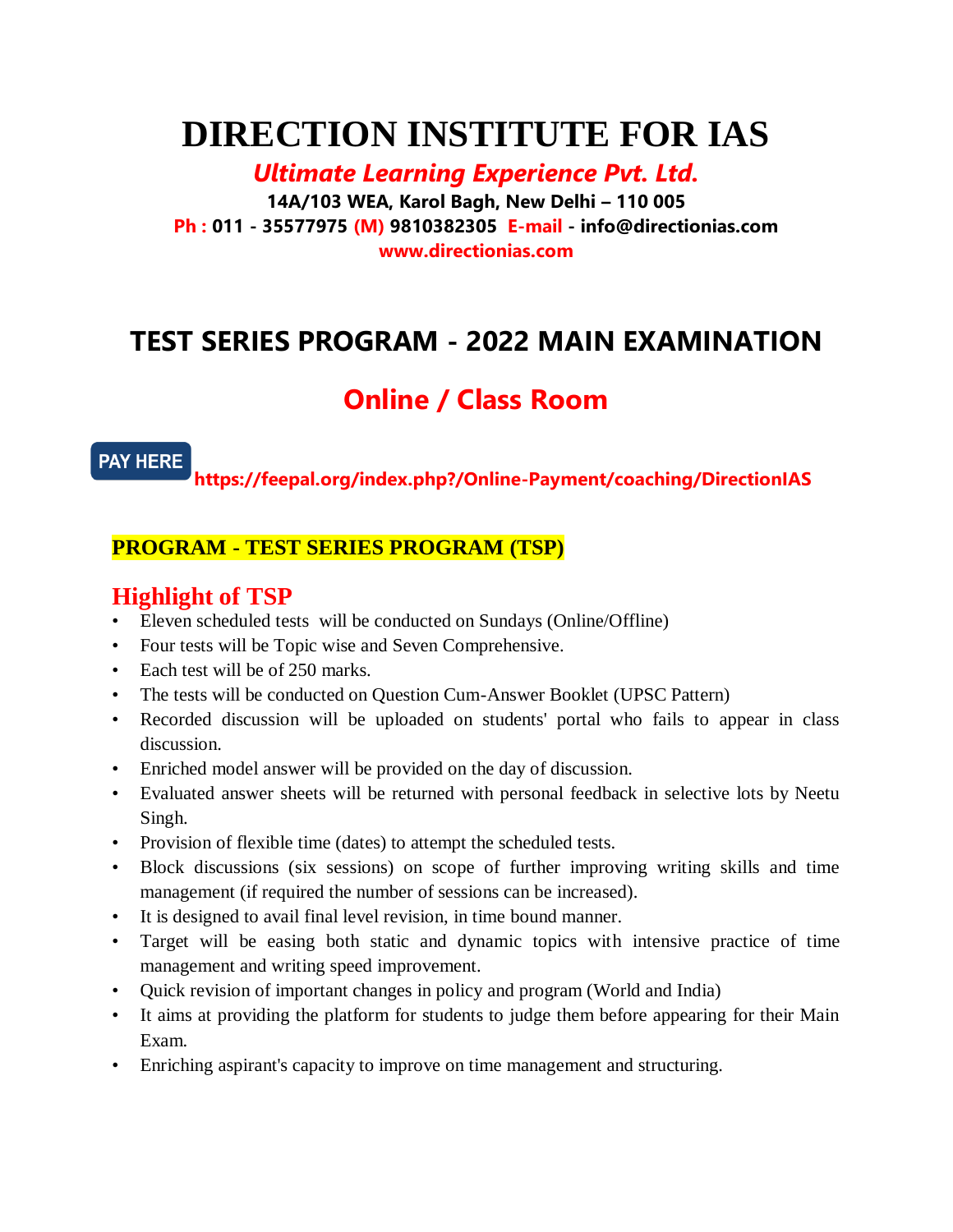Pre Classes

**There are two Pre Tests Classes in this program on 21st and 22nd June @6PM online mode**

| <b>Test Class Schedule</b> |                              | <b>Topics Covered</b>                 |
|----------------------------|------------------------------|---------------------------------------|
| 03 July                    | <b>Sectional Test -1</b>     | <b>Complete Section - A (Paper-I)</b> |
| 10 July                    | <b>Sectional Test -2</b>     | <b>Complete Section - B (Paper-I)</b> |
| 17 July                    | <b>Comprehensive Test -1</b> | <b>Complete Syllabus - (Paper-I)</b>  |
| 24 July                    | <b>Comprehensive Test -2</b> | <b>Complete Syllabus - (Paper-I)</b>  |
| 31 July                    | <b>Comprehensive Test -3</b> | <b>Complete Syllabus -</b>            |
| (Paper-I)                  |                              |                                       |
| 7 August                   | <b>Sectional Test -3</b>     | Topics 1 - 5 (Paper-II)               |
| 14 August                  | <b>Sectional Test -4</b>     | Topics 6 - 10 (Paper-II)              |
| 21 August                  | <b>Comprehensive Test -4</b> | <b>Complete Syllabus - (Paper-II)</b> |
| 28 August                  | <b>Comprehensive Test -5</b> | <b>Complete Syllabus - (Paper-II)</b> |
| 04 September               | <b>Comprehensive Test -6</b> | <b>Complete Syllabus</b>              |
| - (Paper-II)               |                              |                                       |
| 06 September               | <b>Comprehensive Test -7</b> | <b>Complete Syllabus -</b>            |
| (Paper-II)                 |                              |                                       |

## **Test Timing:** 9.30 am - 12.30 pm and 5.00 pm - 8.00 pm

| <b>Discussion Dates &amp; Timing (Discussion will be on zoom platform only)</b> |                                  |            |  |
|---------------------------------------------------------------------------------|----------------------------------|------------|--|
| $Test - 1$                                                                      | Date: $07th$ , July at : 1.00 pm | (Thursday) |  |
| $Test - 2$                                                                      | Date: $14^h$ , July at : 1.00 pm | (Thursday) |  |
| $Test - 3$                                                                      | Date: $21th$ , July at : 1.00 pm | (Thursday) |  |